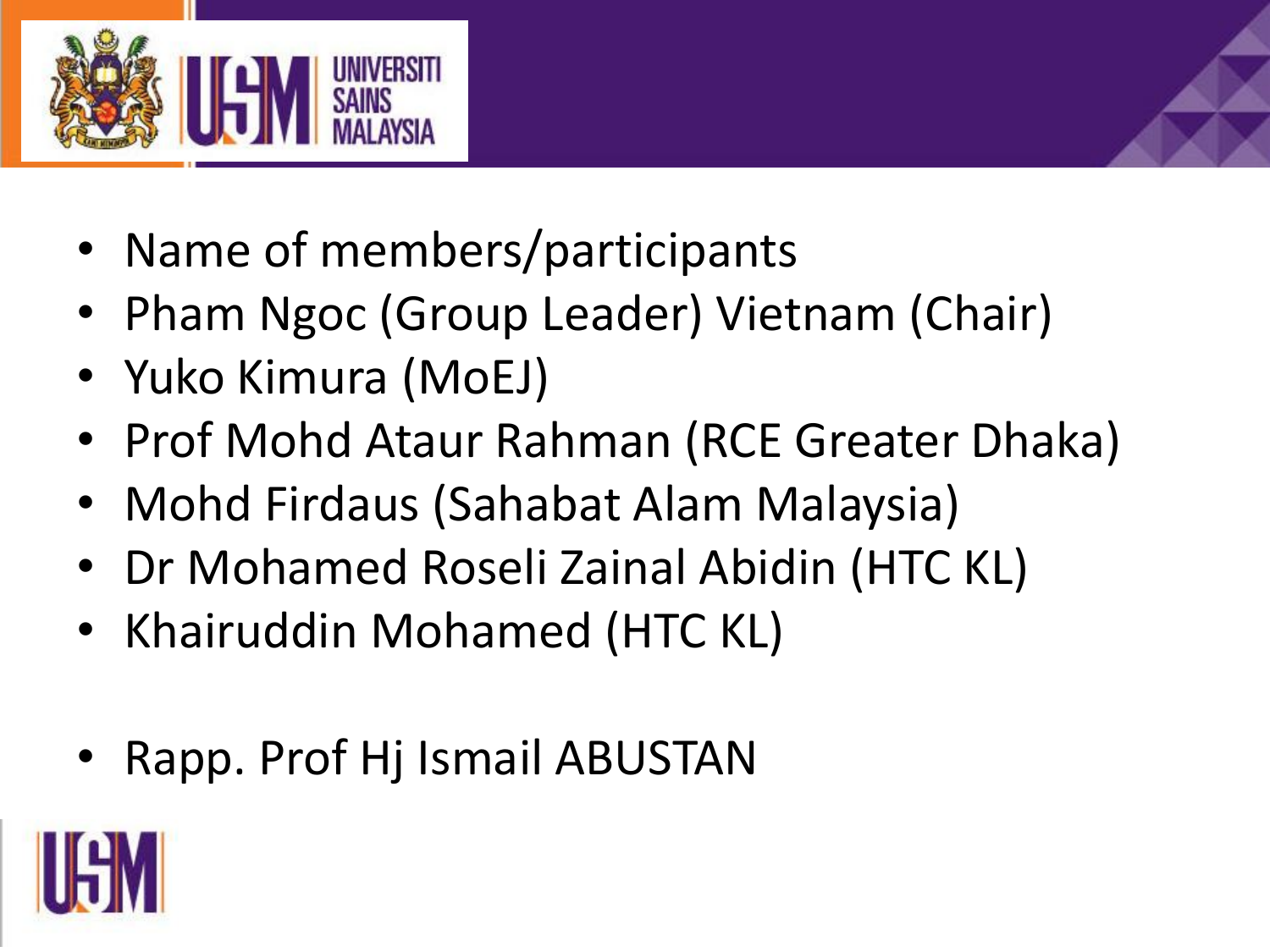

- Discussions Disaster Risk Management
- Issues of Arsenic, Floods (from Himalayan) that tally to ESD. Awareness of arsenic issue could be implemented in ESD. Structural flood control management should be introduced. Infrastructures cause flood events i.e highway and road cause water blockage.
- Disaster in Vietnam; Flood, Human Induced environmental, especially in city on environmental induced disasters i.e. Illegal waste disposal by industries. Flash flood in urban areas in which people are poor and need to stay in flood risk areas. Awareness people on flood risk area and limits it usage.
- Info: UN World Conference on Disaster Risk Reduction,in Mach 2015, in Sendai, that can include ESD.

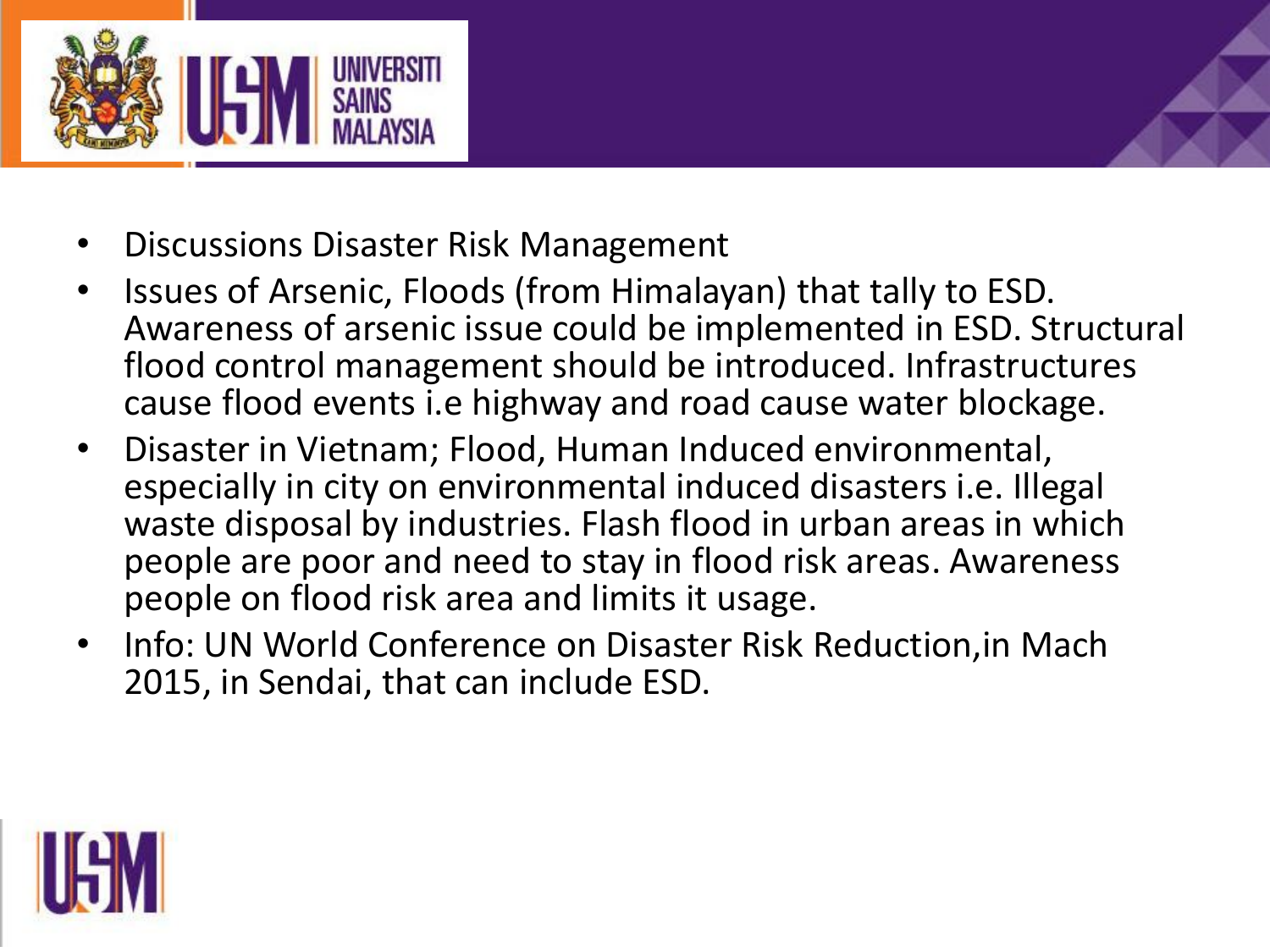

- Key questions and current activities
- RCE greater Sendai activities (Ms Kimura). Adaptation material on disaster risk reduction from ACCU links: http:www.accu.or.jp/planet/index.html#planet4
- RCE greater Dhaka : Bangladesh Climate Change Adaptation Fund with an objective to help in plantation and irrigation. i.e dams and embankments. Involve in Green Campus and mandatory ESD post in IUBAT
- RCE Vietnam involves on integrated sustainable concept into higher education syllabus. i.e green campus or university.
- HTC involves in Water Conference in Nov 2015 seminar.utmspace.edu.my/icwr2015.

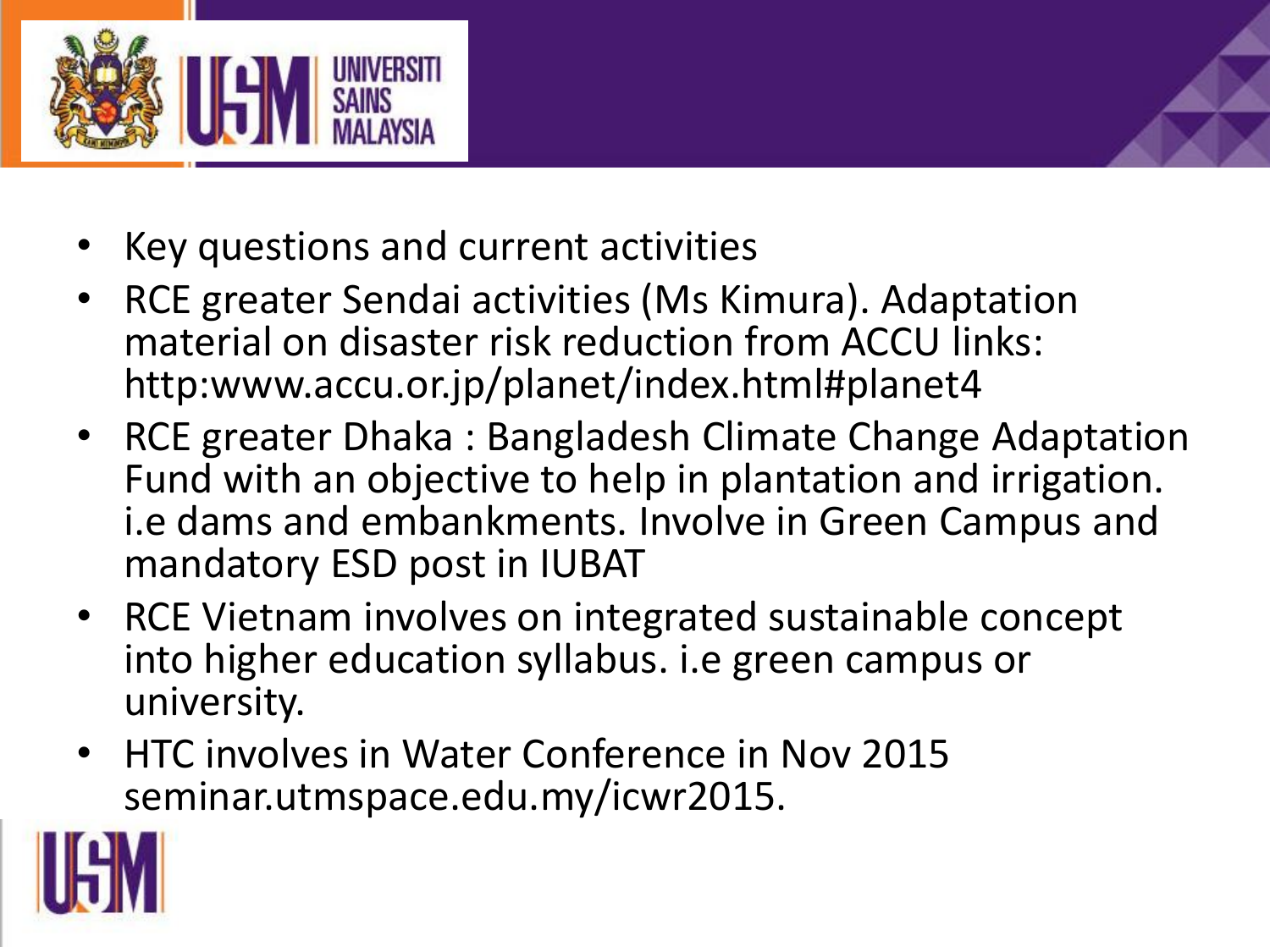

- Conclusion
- All RCE and HTC supports the initiative of ESD in Disaster Risk Management.
- Propose to have ESD in Landscape Management since they are the diver for anthropogenic issues.
- Promote natural and traditional defense mechanism in Climate Change Adaptation .i.e Disaster Mitigation.